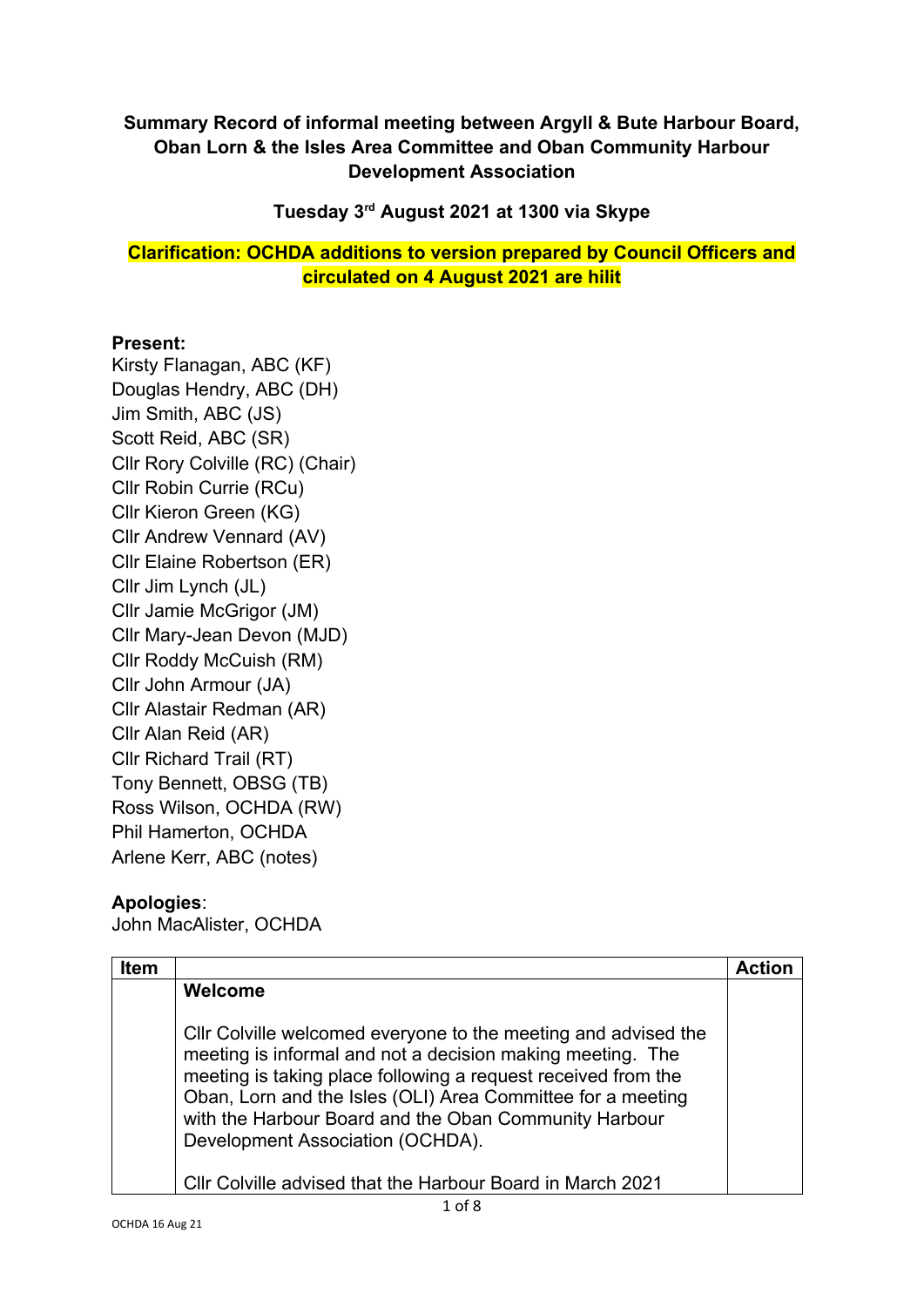| agreed to have a meeting with all stakeholders and this meeting                                                                                                                                                                                                                                                                                                                                                                                                                                                                                                                                                                                                                                                                                                     |  |
|---------------------------------------------------------------------------------------------------------------------------------------------------------------------------------------------------------------------------------------------------------------------------------------------------------------------------------------------------------------------------------------------------------------------------------------------------------------------------------------------------------------------------------------------------------------------------------------------------------------------------------------------------------------------------------------------------------------------------------------------------------------------|--|
| has still to take place.                                                                                                                                                                                                                                                                                                                                                                                                                                                                                                                                                                                                                                                                                                                                            |  |
| At the Harbour Board on 23 <sup>rd</sup> January 2018 Members<br>approved the progression of Option 4, that was 2 single<br>harbour authorities where CMAL extends statutory limits and<br>Argyll & Bute Council (ABC) remains as is on the basis that<br>further investigation is carried out regarding the<br>protection of the Council's interests, with particular<br>regard to the harbour area at the North Pier.<br>That was subsequently overturned when the Harbour<br>Board met in September 2018 and agreed to ask CMAL<br>to pause the process of expanding their harbour area<br>until further consultation is carried out given the interest<br>expressed locally in establishing a Trust Port. This is the<br>current position of the Harbour Board. |  |
| Cllr Colville advised the running order of the meeting<br>would begin with officers providing their view, OCHDA<br>will then give their presentation and then there will be a<br>O&A session for all.                                                                                                                                                                                                                                                                                                                                                                                                                                                                                                                                                               |  |
| <b>Officer View</b>                                                                                                                                                                                                                                                                                                                                                                                                                                                                                                                                                                                                                                                                                                                                                 |  |
| KF advised she was appointed into the Executive Director post<br>on a permanent basis last August and the remit covers a wide<br>portfolio of Council business which includes Piers and Harbours.<br>Jim Smith, Head of Roads and Infrastructure has had much<br>more involvement in the Oban Bay issues over the years,<br>however, KF did get more involved in April of this year. KF was<br>keen that ABC remained in contact with OCHDA on a regular<br>basis and Jim Smith and KF have had 4 meetings with Ross<br>Wilson and Tony Bennett since April – mainly discussing the<br>exchange of information.                                                                                                                                                     |  |
| KF advised Officers are committed to getting to a solution that<br>improves the overall safety of the entirety of Oban Bay. As<br>Council officers, there is a need to give consideration that any<br>proposal gives overall Best Value and that will be part of the<br>issues for Elected Members to consider.                                                                                                                                                                                                                                                                                                                                                                                                                                                     |  |
| KF is conscious that a number of reports have been presented to<br>Council committees over the last few years, and these were<br>noted in the Members Briefing that was updated and issued on<br>28 July. Whilst the Harbour Board have instructed officers to<br>investigate further the proposal to establish a Trust Port and also<br>the options of transferring powers at the North Pier and the<br>transfer or lease of assets, at this stage the Council have not<br>formally stated what option is their preferred option. And of                                                                                                                                                                                                                           |  |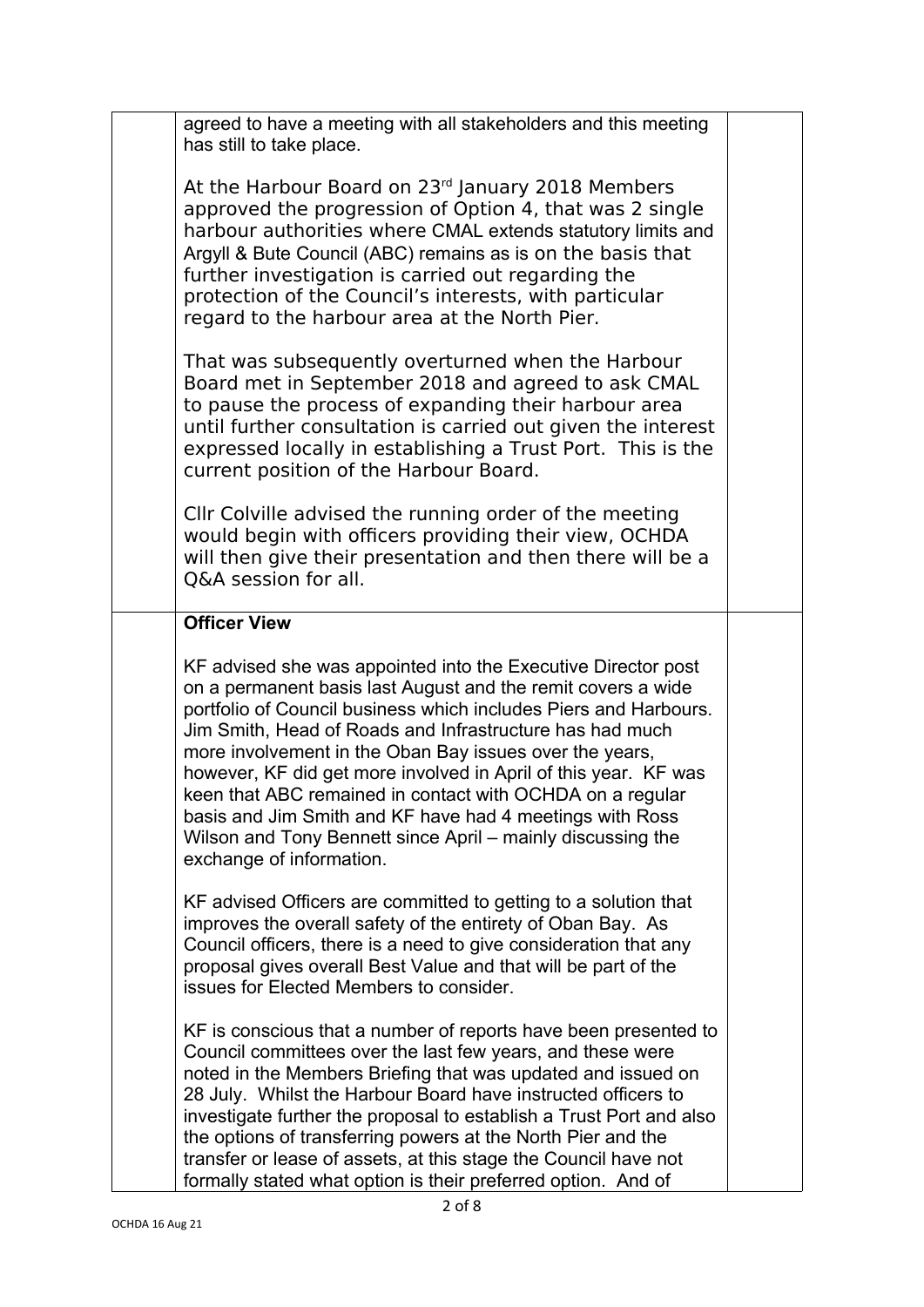|  | course, we must remember that ultimately the Harbour Order<br>process is determined by Transport Scotland and Scottish<br>Ministers but the Council have a decision to make over any<br>transfer or lease of Council assets.                                                                                                                                                                                                                                                                                                                                                                                                                                                                              |  |
|--|-----------------------------------------------------------------------------------------------------------------------------------------------------------------------------------------------------------------------------------------------------------------------------------------------------------------------------------------------------------------------------------------------------------------------------------------------------------------------------------------------------------------------------------------------------------------------------------------------------------------------------------------------------------------------------------------------------------|--|
|  | Within the briefing it is noted that we consider there to be<br>currently 5 options in respect of Oban Bay.<br>1. Continue with the status quo has been stated as an<br>option, however, this is not recommended due to the<br>safety issues with the Bay.<br>2. Facilitate OCHDA progressing a Trust Port to include the<br>transfer of the current Harbour limits around North Pier<br>and the transfer or lease of some or all of the assets.<br>3. OCHDA progressing a Trust Port not include the transfer<br>of assets – referred to quite often as a Wet Port.<br>4. CMAL to progress to becoming the Harbour Authority.<br>5. Or Argyll and Bute to progress the formation of a<br>Municipal Port. |  |
|  | In the interest of taking incremental steps, it is the intention of<br>Officers to put a paper to the Harbour Board on 2 September<br>that outlines the benefits and risks of each option with a request<br>to get a decision in principle on a preferred option. This would<br>be helpful to all parties and would also be helpful to report back<br>to the Oban Bay Management Group (OBMG) on what the<br>Council's in principle preferred option is.                                                                                                                                                                                                                                                  |  |
|  | In relation to governance DH advised the Council is not in a<br>position at this time to take a decision to pursue any options as<br>the necessary work has not yet been carried out. We need to<br>progress matters to a stage where the Council can make a<br>decision in regard to future use of assets.                                                                                                                                                                                                                                                                                                                                                                                               |  |
|  | <b>OCHDA Presentation</b>                                                                                                                                                                                                                                                                                                                                                                                                                                                                                                                                                                                                                                                                                 |  |
|  | RW thanked the Harbour Board for the invitation to brief<br>Councillors on OCHDA's work. RW hopes the presentation will<br>assist in developing policy and agree a way ahead for safe<br>navigation and effective management of Oban Bay and<br>Approaches. Paper 1a.                                                                                                                                                                                                                                                                                                                                                                                                                                     |  |
|  | TB advised the issue we are trying to address in Oban Harbour<br>was identified almost 20 years ago by the Council when it initially<br>suggested a Harbour Trust be formed. This subsequently<br>became the Oban Harbour Development Group (OHDG) which<br>was Council led. By 2014 the OHDG commissioned Fisher<br>Associates to prepare a report to develop Oban Harbour and a<br>management plan for the future.                                                                                                                                                                                                                                                                                      |  |
|  | In 2014 Oban Harbour had 4700 vessel visits, 9400 movements                                                                                                                                                                                                                                                                                                                                                                                                                                                                                                                                                                                                                                               |  |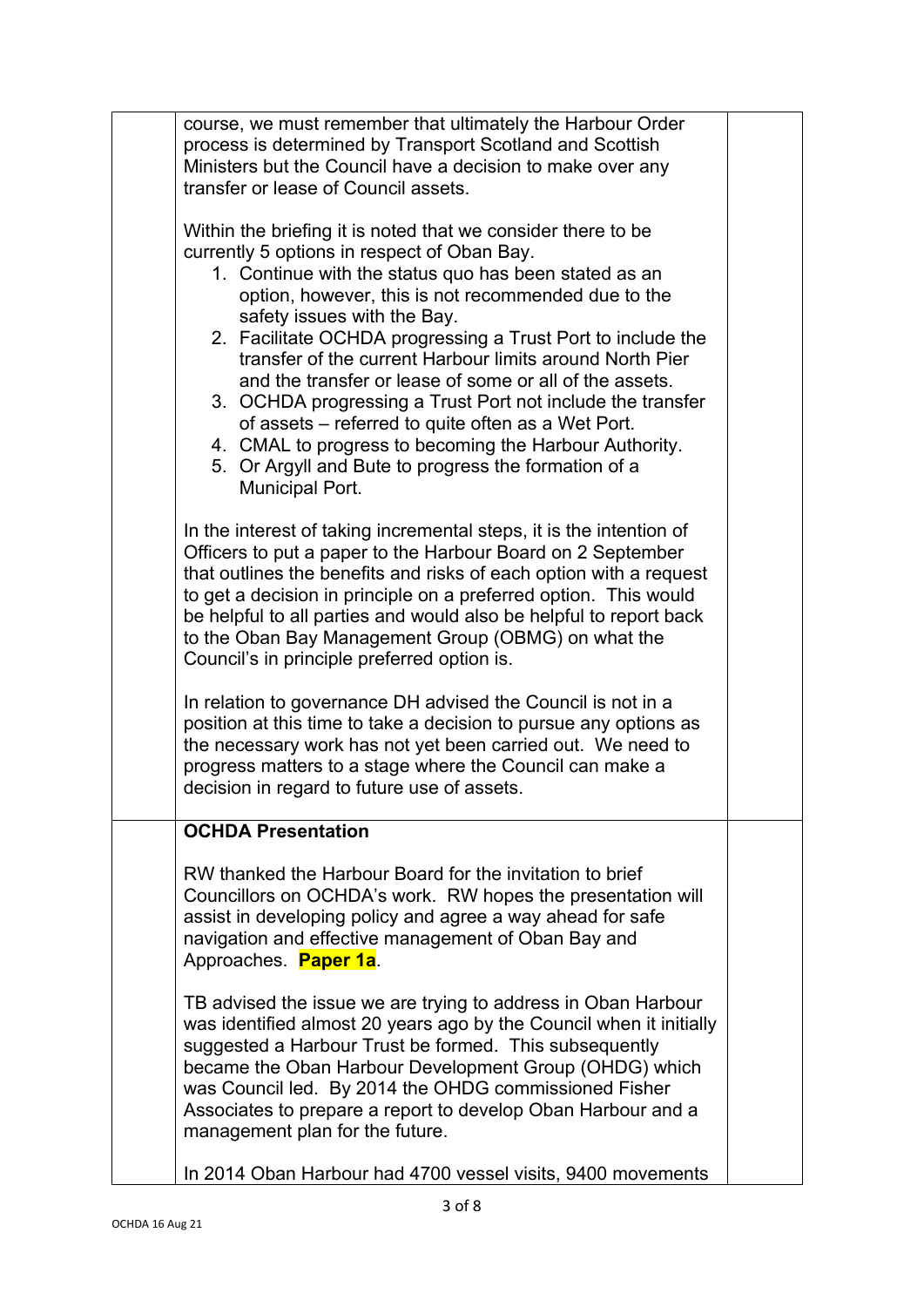| which exclude Oban marina and fishing boats. 80% of these<br>movements were Cal Mac ferries. The report anticipated a<br>significant increase in traffic. The report also identified problems<br>and challenges: no single point of contact; confusion for visiting<br>vessels which led to increased navigational risk; duplication of<br>roles; communication issues; need for Cal Mac to meet service<br>specification; external pressures from Department of Transport<br>to move to a single statutory authority; and the need to include<br>stakeholders.                                                                                                                                                                                                                                  |  |
|--------------------------------------------------------------------------------------------------------------------------------------------------------------------------------------------------------------------------------------------------------------------------------------------------------------------------------------------------------------------------------------------------------------------------------------------------------------------------------------------------------------------------------------------------------------------------------------------------------------------------------------------------------------------------------------------------------------------------------------------------------------------------------------------------|--|
| OHDG evolved to become the OBMG and worked to address<br>these issues. In 2018 CMAL was identified by OBMG as the<br>preferred option. However in July 2018 at a public meeting<br>CMAL was not an acceptable solution to other users of the<br>harbour. In September 2018 stakeholders were given the<br>opportunity to undertake preliminary assessments of Trust Port<br>viability. By March 2019 stakeholders presented initial findings<br>to a public meeting where the stakeholder group asked the<br>management group to support them in creating a Trust Port.<br>This led to the formation of OCHDA.                                                                                                                                                                                   |  |
| RW advised following Scottish Government requirements and<br>with British Ports Association support and guidance a proposed<br>board structure with details of the recruitment process has been<br>agreed. Once approved by Scottish Ministers Oban Port<br>Authority will become an independent statutory body run by an<br>independent board who will manage the assets of the Trust for<br>the benefit of stakeholders. The Board will comprise of 8 non-<br>executive members and 1 executive member - the Chief<br>Executive. A Chairperson and vice-chairperson will be elected<br>by the Board from the non-executive members. OCHDA's role is<br>to facilitate the formation of the Trust Port including organising<br>recruitment of the Board and staff including the Chief Executive. |  |
| In parallel to this OCHDA has been preparing a draft Harbour<br>Revision Order (HRO). There is still work to be done and a lot<br>will hinge on whether ABC will support the Trust Port. As part of<br>the HRO preparation there has been extensive public and<br>stakeholder consultation over the proposed harbour extent.<br>Transport Scotland require each of the designated powers to be<br>justified so this requires further work also.                                                                                                                                                                                                                                                                                                                                                  |  |
| Between 2014 and 2019 vessel movements increased from<br>9400 to just over 35,000. During that time Cal Mac ferries<br>increased by about 25%. At the present time Cal Mac ferries<br>account for just under 30% of vessel movements. North Pier<br>and Pontoons collectively account for twice the number of vessel<br>movements the whole harbour had in 2014. <b>Paper 1b</b> .                                                                                                                                                                                                                                                                                                                                                                                                               |  |
| A key part of reviewing vessel movements was to look at income                                                                                                                                                                                                                                                                                                                                                                                                                                                                                                                                                                                                                                                                                                                                   |  |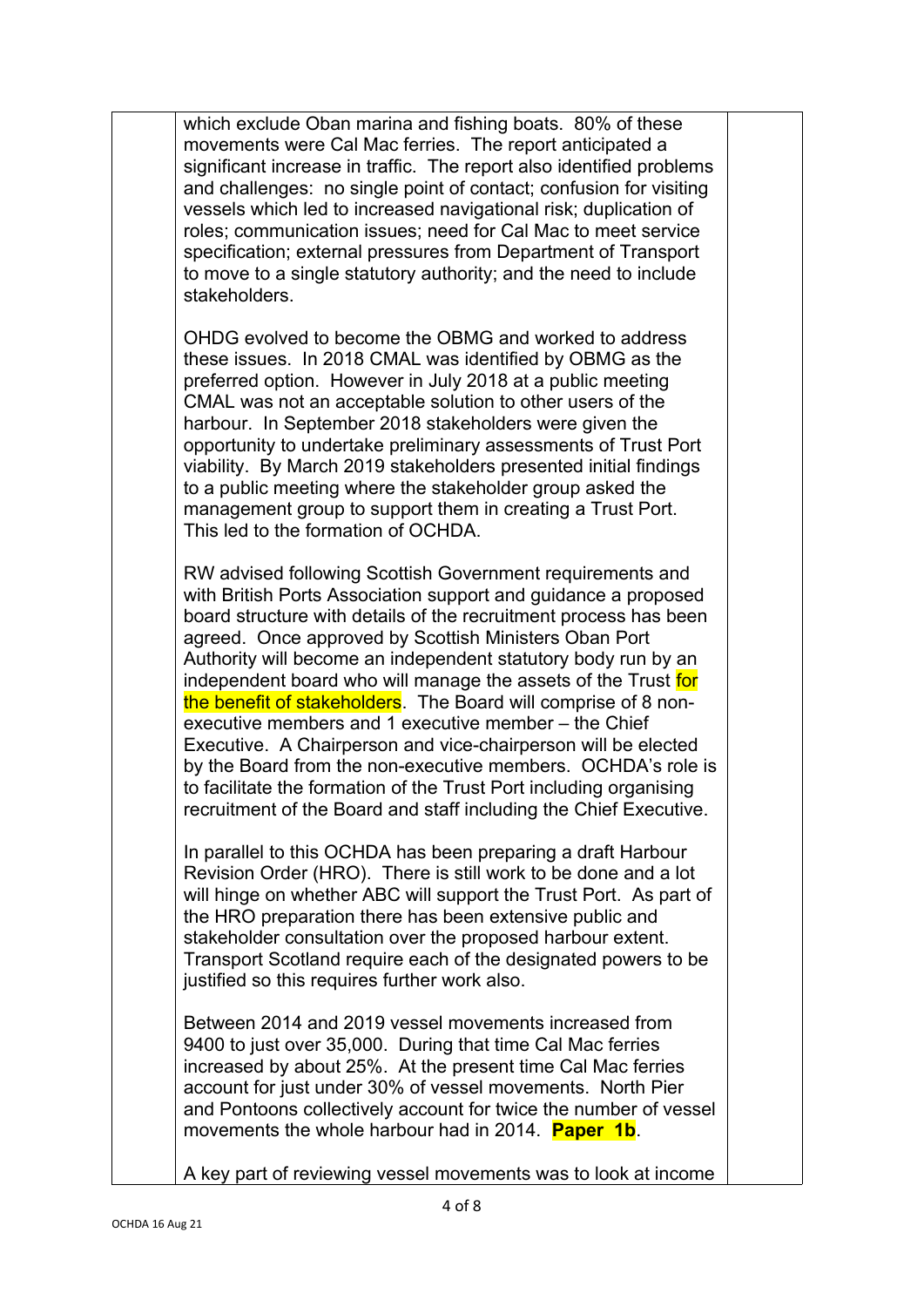| consisting of berthing fees and conservancy charges.<br>Conservancy charges cover aids to navigation, pilotage,<br>communications system and Harbour Master costs. In 2019<br>North Pier made a net loss of approximately £17k, Pontoons had<br>a surplus of approximately £24k and the Harbour Building made<br>a loss of approximately £2k. Bringing together the three<br>elements gave a net operating surplus of approximately £5k in<br>2019. OCHDA has looked at financial information and focused<br>on a Trust Port operating as a standalone entity taking on<br>operation of assets and conservancy of the harbour and wider<br>port. The financial evaluation carried out shows an operating |  |
|----------------------------------------------------------------------------------------------------------------------------------------------------------------------------------------------------------------------------------------------------------------------------------------------------------------------------------------------------------------------------------------------------------------------------------------------------------------------------------------------------------------------------------------------------------------------------------------------------------------------------------------------------------------------------------------------------------|--|
| profit of 7-8% per annum or £50-60k per year. <b>Paper 1b</b> .<br>TB gave a brief overview of the evaluation of different harbour<br>options undertaken by Fisher Associates in 2014 and more<br>recently by OCHDA. The significant difference is that OCHDA<br>believes the Trust Port to be a deliverable option. Paper 1c.                                                                                                                                                                                                                                                                                                                                                                           |  |
| RW advised the Trust Port would operate, promote, and improve<br>the harbour, and be the single point of contact. It would invest<br>operating surplus into the harbour and local community. Long<br>term planning would be undertaken by the Board once<br>established and should link with ABC and Scottish Government<br>strategies. RW also advised in addition to benefits for Oban, its<br>hinterland and adjacent islands, other parts of Argyll & Bute and<br>beyond will benefit from a thriving Oban Trust Port through for<br>example, external investment, industry and tourism. <b>Paper 1a</b> .                                                                                           |  |
| <b>Key issues:</b><br>1. Decision in principle to support Trust Port based on North<br>Pier.<br>2. Negotiation over lease.<br>3. Fundraising for start-up phase/transition.<br>4. Consultation and submission of HRO (funding is in place).<br>5. Implementation of Trust Port.<br>Cllr Colville thanked OCHDA for their presentation.                                                                                                                                                                                                                                                                                                                                                                   |  |
| Q&A                                                                                                                                                                                                                                                                                                                                                                                                                                                                                                                                                                                                                                                                                                      |  |
| CIIr McGrigor asked for a clarification on figures given in<br>OCHDA's presentation relating to income from pontoon and<br>assets, £5k could increase to £50-60k?<br>TB advised the figures were correct.                                                                                                                                                                                                                                                                                                                                                                                                                                                                                                |  |
| CIIr McGrigor then asked could returns from pontoons be<br>increased?<br>TB advised they could to a degree. North Pier income is close to<br>the maximum level but they do recognise the potential for<br>income on both structures to increase. This will involve paying a                                                                                                                                                                                                                                                                                                                                                                                                                              |  |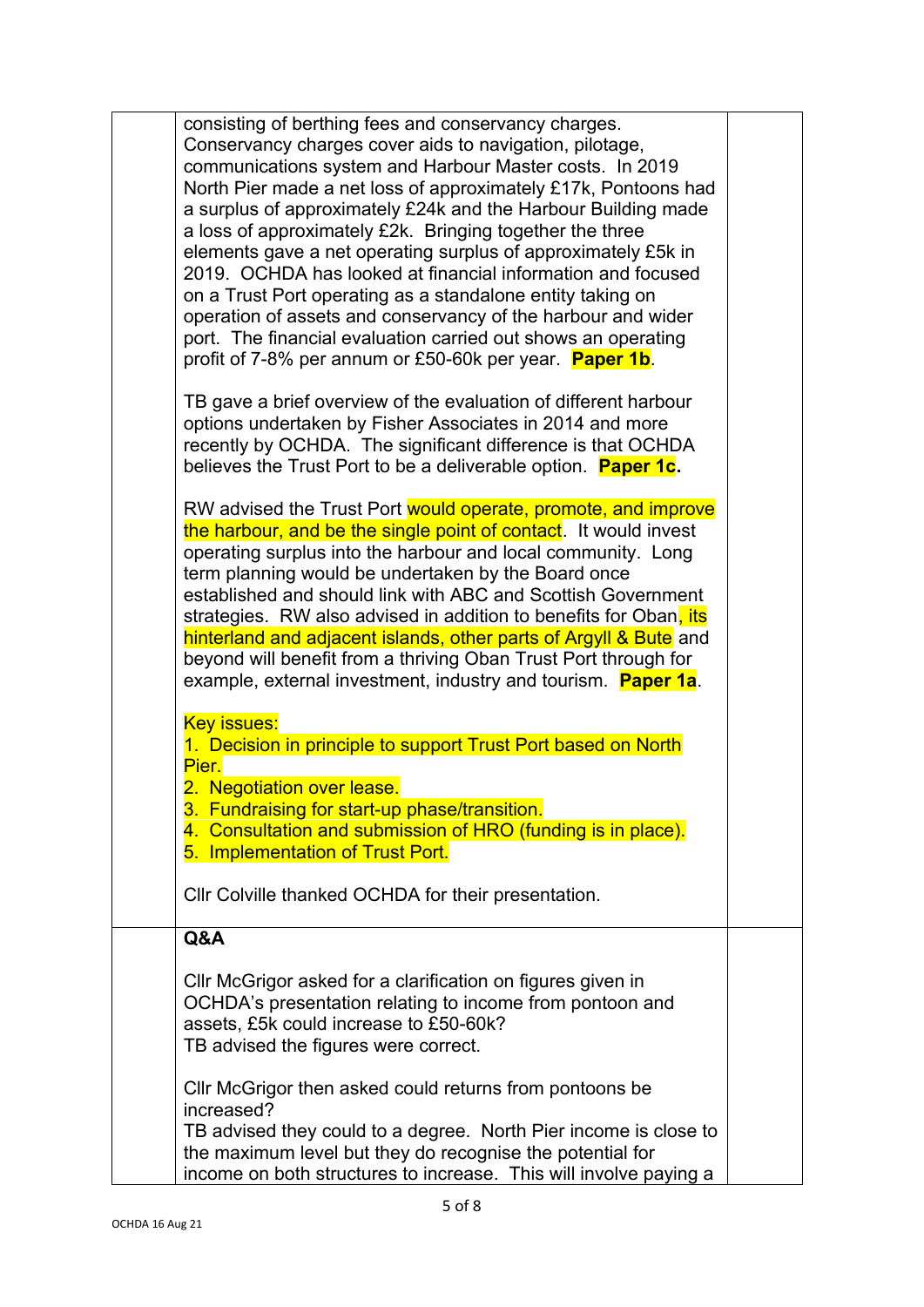| base value for rent and offering an uplift if income increases.                                                                                                                                                                                                                                                                                                                                                                                                                                                                                                                                                       |  |
|-----------------------------------------------------------------------------------------------------------------------------------------------------------------------------------------------------------------------------------------------------------------------------------------------------------------------------------------------------------------------------------------------------------------------------------------------------------------------------------------------------------------------------------------------------------------------------------------------------------------------|--|
| Cllr Robertson thanked the Chair and Members of the Harbour<br>Board for facilitating the meeting and also thanked OCHDA for<br>an informative presentation.                                                                                                                                                                                                                                                                                                                                                                                                                                                          |  |
| CIIr Trail picked up on OCHDA's comment that they are now in a<br>position to demonstrate a Trust Port is deliverable, and asked if<br>that is what they have done today or if more is needed?<br>TB advised OCHDA has the information to demonstrate a Trust<br>Port is deliverable, however they have still to put this into a final<br>document. OCHDA is waiting on information from RNLI and Cal<br>Mac. It is intended to get a document ready by the end of<br>August for the OBMG meeting and hopefully be available for<br>September Harbour Board meeting. This will not be the<br>definitive final report. |  |
| CIIr Colville asked KF if the information received from OCHDA<br>yesterday has undergone Council scrutiny yet?<br>KF advised that scrutiny has not taken place yet.                                                                                                                                                                                                                                                                                                                                                                                                                                                   |  |
| CIIr Colville believes the ferry movements figure from CMAL is<br>closer to 13,000 however TB advised Cal Mac provided vessel<br>movement figures and it is 10,076. TB also advised that the<br>financial information relating to actual expenditure was agreed<br>between himself and Morag Cupples at a meeting in July.                                                                                                                                                                                                                                                                                            |  |
| CIIr McCuish would like to request closer working with OCHDA.<br>CIIr Colville advised that KF and JS have been having regular<br>meetings with OCHDA and will continue to do so.                                                                                                                                                                                                                                                                                                                                                                                                                                     |  |
| Cllr McCuish asked when we get to the decision stage, what role<br>do Transport Scotland have in any decision regarding Oban<br>Harbour?                                                                                                                                                                                                                                                                                                                                                                                                                                                                              |  |
| JS advised should anyone take forward a HRO then consultation<br>will take place and Transport Scotland will advise Ministers who<br>make the decision.                                                                                                                                                                                                                                                                                                                                                                                                                                                               |  |
| Cllr Vennard asked if the pontoons are leased as part of the<br>Trust Port, could their operational status potentially change if the<br>Trust Port goes ahead?<br>JS advised that a planning application would need to be                                                                                                                                                                                                                                                                                                                                                                                             |  |
| submitted to make amendments to current conditions.                                                                                                                                                                                                                                                                                                                                                                                                                                                                                                                                                                   |  |
| CIIr Colville advised it would be worthwhile looking at the asset<br>management plan as smaller piers and harbours rely on busy<br>piers to allow costs to be spread.<br>TB advised he was told at the first meeting with the Council in                                                                                                                                                                                                                                                                                                                                                                              |  |
| 2019 that all costs relate to Oban only. TB also advised it is<br>hoped ABC would have a larger pot of funds per year to put in to                                                                                                                                                                                                                                                                                                                                                                                                                                                                                    |  |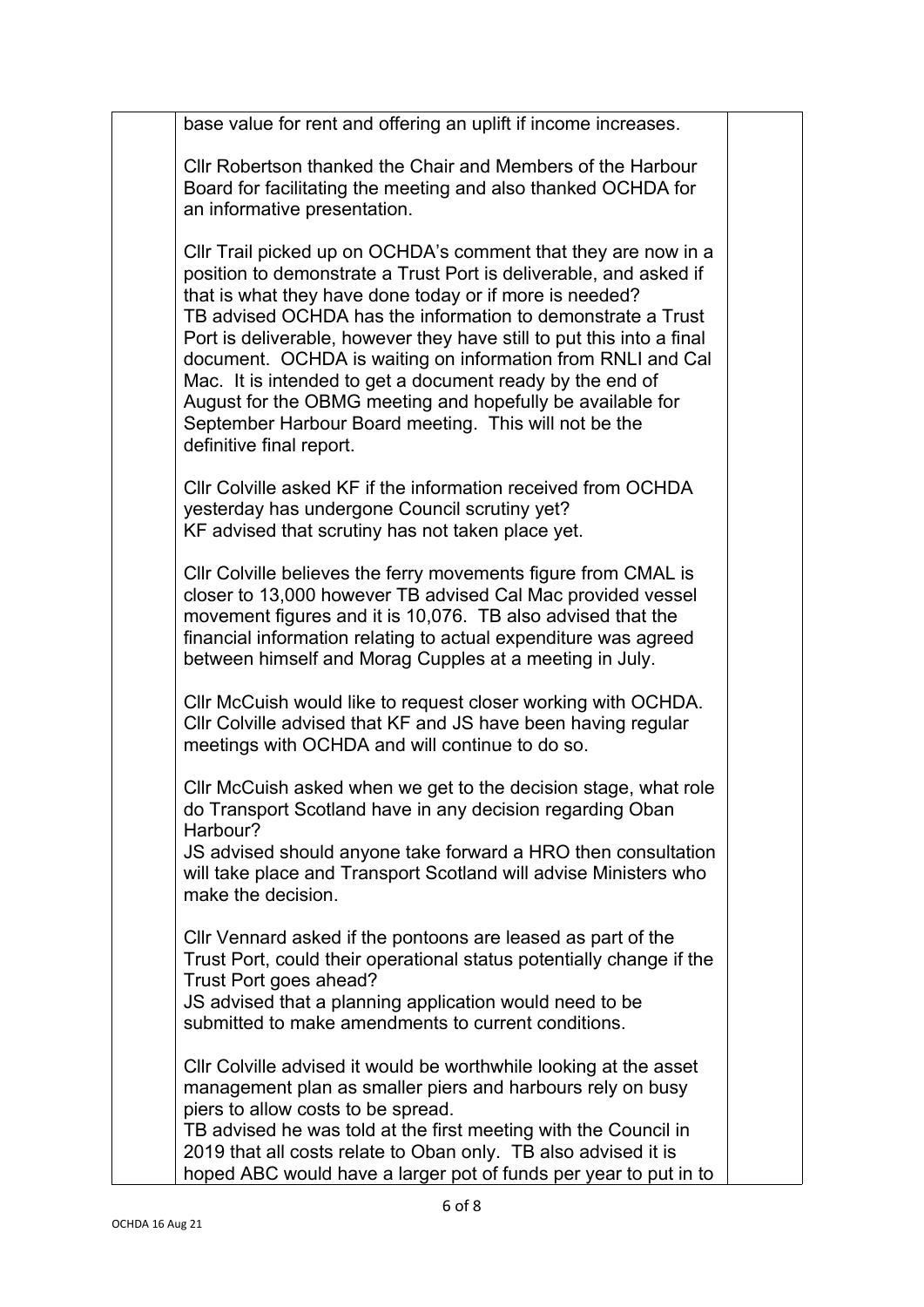| the wider marine estate.                                                                                                                                                                                                                                                                                                                                                                                                                                                                                                                                                                                                                                                                                                                                                                                                                                                                                                                                                                                                                                                                                                                                                                             |  |
|------------------------------------------------------------------------------------------------------------------------------------------------------------------------------------------------------------------------------------------------------------------------------------------------------------------------------------------------------------------------------------------------------------------------------------------------------------------------------------------------------------------------------------------------------------------------------------------------------------------------------------------------------------------------------------------------------------------------------------------------------------------------------------------------------------------------------------------------------------------------------------------------------------------------------------------------------------------------------------------------------------------------------------------------------------------------------------------------------------------------------------------------------------------------------------------------------|--|
| CIIr McCuish asked that the service have a look at why ABC is<br>not making more profit if Oban Harbour is busy yet we are barely<br>making a profit.                                                                                                                                                                                                                                                                                                                                                                                                                                                                                                                                                                                                                                                                                                                                                                                                                                                                                                                                                                                                                                                |  |
| KF confirmed it is the intention of officers to take an options<br>appraisal without detailed financial information to the Harbour<br>Board in September to get a decision in principle. If Harbour<br>Board members agree a decision in principle of the proposed<br>way forward then this will allow officers to enter into negotiations<br>and firm up on figures and then the business case with figures<br>would be brought forward at a later stage.<br>CIIr Robertson commented it would be difficult for Members to<br>make a decision if they don't have figures available and don't<br>know what is best value for the Council.<br>KF confirmed that it is a decision in principle that would be made<br>in September and detailed figures would come at a later stage.<br>In September the benefits and risks of each option and the<br>implications of options will be made available to Members.<br>DH confirmed that a decision in principle in September will allow<br>us to move forward on the basis we look in more detail at<br>financial information and other relevant issues, allow further<br>engagement with OCHDA, and move forward to a stage to make<br>a final decision. |  |
| CIIr McGrigor commented that the initial point of the project is to<br>improve safety and he believes a wet port would be the worst<br>possible decision as duplication is dangerous.<br>TB commented that Cal Mac vessels are timetabled and<br>scheduled, however the majority of North Pier vessels are not<br>timetabled/scheduled. OCHDA and stakeholders are under<br>pressure from OBMG, MCA and TS to get project moving<br>forward. TB asked that in September the Harbour Board<br>consider the option that was included in the draft MOU in May<br>that if OCHDA can demonstrate viability of Trust Port and<br>Council's interests are protected that ABC support that option.                                                                                                                                                                                                                                                                                                                                                                                                                                                                                                           |  |
| JS advised we do not have a dangerous situation in Oban Bay, if<br>we did we would intervene. We communicate with mariners<br>widely, safety and navigation have already been improved.<br>However we want to move forward and improve safety in a co-<br>ordinated approach so vessel movements within the wider Oban<br>Bay can be properly managed.                                                                                                                                                                                                                                                                                                                                                                                                                                                                                                                                                                                                                                                                                                                                                                                                                                               |  |
| DH advised that after the Harbour Board in September the<br>service will move as quickly as is possible to put forward options.<br>MOU did come forward however we haven't seen one we would<br>recommend to Council for sign off. MOU can be useful but<br>ultimately it is a document that is not legally binding.                                                                                                                                                                                                                                                                                                                                                                                                                                                                                                                                                                                                                                                                                                                                                                                                                                                                                 |  |